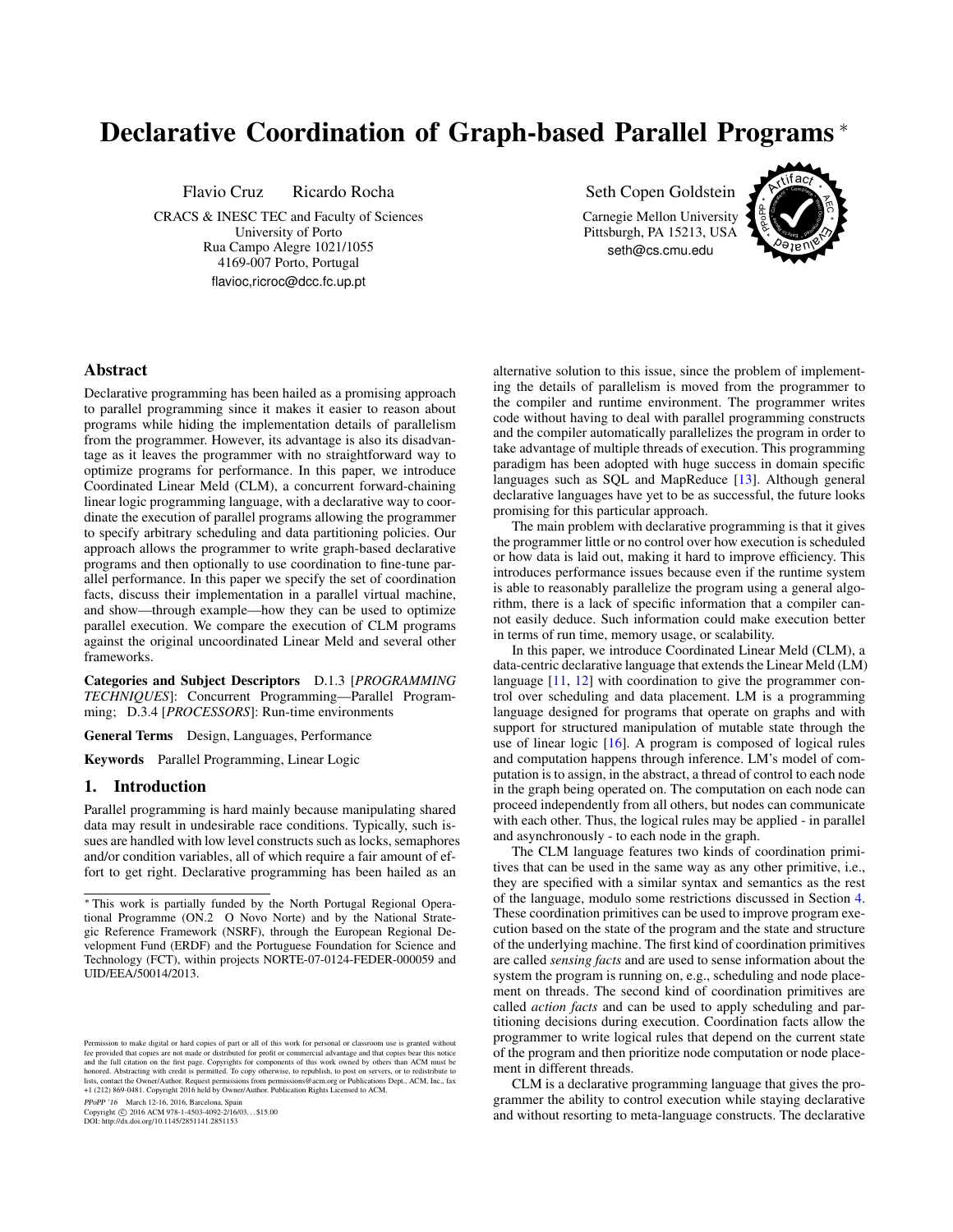coordination in CLM exposes the state of the underlying runtime system in order to allow the programmer to write rules that understand how the program is executed on a concrete machine. In this way, non-deterministic transitions of the parallel machine are modeled using linear logic rules, which allows the implementation of logical rules that optimize scheduling and partitioning. Furthermore, coordination in CLM is first-class which allows programmers to easily reason about and integrate how scheduling and partitioning interact with their algorithm. The result is that programmers can optimize their programs while still retaining the conciseness and clarity of expression of their original unoptimized programs.

Our contributions are four-fold: (i) we introduce a small set of coordination primitives and explain their interaction with the underlying programming model and parallel machine; (ii) we show how coordination is implemented in a logic-based parallel virtual machine that runs CLM programs; (iii) we present several linear logic programs and describe how coordination allows small modifications to lead to better scheduling and partitioning; (iv) we measure and compare the performance of CLM programs against their uncoordinated versions and against other state-of the art systems such as Ligra [\[37\]](#page-11-1) and GraphLab [\[23\]](#page-11-2). We find that CLM allows the writing of higher-level, declarative, graph-based programs that are more concise than competitive systems and yet yields competitive scalable parallel performance. The introduction of coordination facts enables the programmer to fine-tune programs without losing the positive aspects of declarative programming.

## 2. Related Work

Declarative Languages Programming paradigms such as *logic* and *functional* programming have been extensively exploited for their implicit parallelism. In logic languages such as Prolog, researchers took advantage of the non-determinism in proof-search to evaluate subgoals in parallel. In functional languages, the stateless computation allows multiple expressions to safely evaluate in parallel. This has been explored in several languages such as NESL [\[6\]](#page-10-3), Id [\[28\]](#page-11-3), and more recently Data Parallel Haskell [\[7\]](#page-10-4). NESL often obtains good performance, but is limited to nested lists. CLM limits the application space to graphs, but also gives the programmer a declarative way to coordinate computation.

Linear Logic and Logic Programming Linear logic has deep connections with concurrency and programming.

Linear logic has been used as a basis for logic-based programming languages [\[25\]](#page-11-4), including forward-chaining and backwardschaining programming languages. Lolli [\[18\]](#page-11-5), for instance, is a programming language based on a fragment of intuitionistic linear logic that proves goals by lazily managing the context of linear resources during top-down proof search. For concurrent programming, linear logic has also been used to model interacting computational agents using the formulas-as-agents equivalence [\[35\]](#page-11-6). It has also been shown that concurrent models based on linear logic have connections with the  $\pi$ -calculus, a powerful model for concurrent computation [\[30\]](#page-11-7).

Data Centric Languages Recently, there has been increasing interest in declarative data-centric languages. MapReduce [\[13\]](#page-10-0), for instance, is a popular programming model that is optimized for large clusters. Intrinsic to its popularity is the simplicity of its scheduling and data sharing model. In order to facilitate the writing of programs over large datasets, SQL-like languages such as PigLatin [\[29\]](#page-11-8) have been developed. PigLatin builds on top of MapReduce and allows the programmer to write complex dataflow graphs, raising the abstraction and ease of programmability of MapReduce programs. An alternative to PigLatin/MapReduce is Dryad [\[20\]](#page-11-9) that allows programmers to design arbitrary computation patterns using DAG abstractions. It combines computational

vertices with communication channels (edges) that are automatically scheduled to run on multiple computers/cores.

Graph Of Nodes The idea of partitioning computation along the nodes of the graph is not new and has been realized before in several parallel programming models. For instance, in the *partitioned global address space* (PGAS) model, there is a global address space that is partitioned among processes in order to increase locality and each process contains one or more activities that operate on local data. The PGAS model has been realized in X10 [\[8\]](#page-10-5), a programming language that builds on top of object oriented programming. In logic programming, the concept of locations was first proposed in P2 [\[22\]](#page-11-10), a system designed for declarative networking, where the nodes of the network graph represent real machines. P2 introduced a compiler that localizes rules so that computation is performed locally. But crucially, each node in the graph was a separate and concrete processor.

The original LM language was inspired by Meld [\[3\]](#page-10-6), a Dataloglike language for programming distributed ensembles of modular robots. Meld also introduced the idea of sensing and action facts in order to sense and act on the outside world, respectively.

Galois [\[32\]](#page-11-11) is a parallel programming model optimized for graphs, trees and sets. A Galois parallel algorithm is viewed as a parallel application of an *operator* over an irregular data structure which generate *activities* on the data structure. Such operators may, for instance, be applied to a graph's node in order to change its data or change the structure of its neighborhood, allowing for data structure changes. Nodes with computation are called *active elements* and the set of nodes required to apply an operator is called the *neighborhood*. An *ordering* dictates the order in which operators are applied to active elements and required neighborhood. From the point of view of the programmer, the active elements are represented in a work-list, while operators can be implemented on top of iterators of the work-list.

Ligra [\[37\]](#page-11-1) is a lightweight framework for large scale graph processing that exploits the fact that most huge graph datasets available today can be made to fit in the main memory of commodity servers. Ligra is a simple framework that exposes two main interfaces: EdgeMap and VertexMap. The former applies a function to a subset of edges of the graph, while the latter applies a function to a subset of vertices. The functions passed as arguments are applied to either a single edge or a single vertex and the user must ensure that the function can be executed in parallel.

Another interesting system is GraphLab [\[23\]](#page-11-2), a C++ framework for developing graph-based parallel machine learning algorithms. GraphLab allows nodes to have read/write access to different scopes through different concurrent access models in order to balance performance and data consistency. GraphLab also provides different schedulers that dictate the order in which nodes are computed, allowing the programmer to optimize the program. Later in this paper, we will show how one GraphLab scheduler can be implemented in CLM through the use of coordination facts. Another, more restrictive, graph-based system is Pregel [\[24\]](#page-11-12), where graph algorithms must be executed as a sequence of iterations of computation and message passing.

Galois, Ligra, GraphLab, and Pregel are not declarative programming languages, but they tend to provide better performance than CLM at the cost of a steeper learning curve. In particular, Pregel and Ligra are much more suited for processing large scale graphs than CLM. However, we argue that CLM programs are more amenable to reasoning than the programs written for the systems above due to CLM's logic programming foundations.

Coordination Languages and Systems Many programming languages and systems follow the so-called *coordination paradigm* [\[31\]](#page-11-13), a form of distributed programming that divides execution in two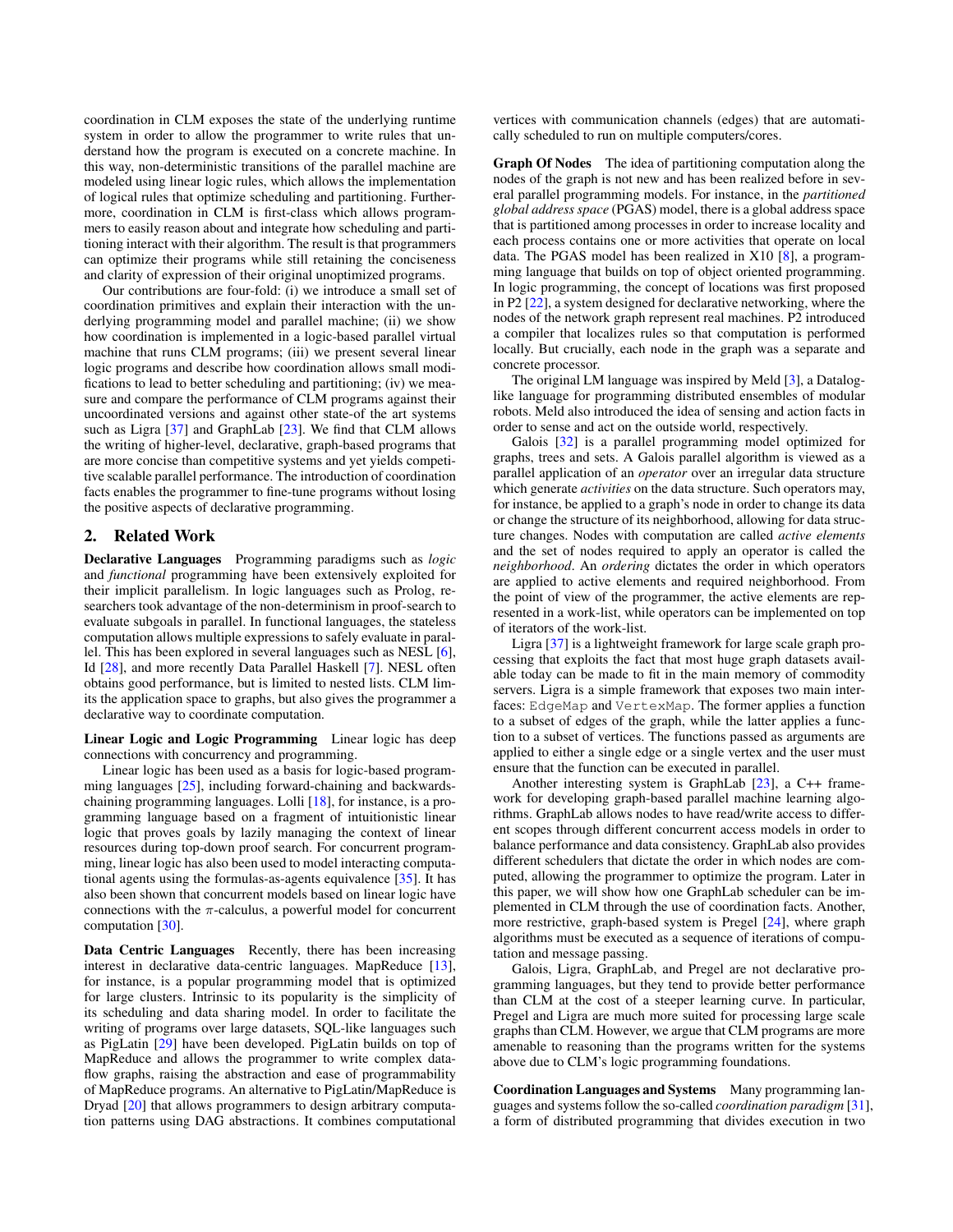parts: *computation*, where the actual computation is performed, and *coordination*, which deals with communication and cooperation between processing units. This paradigm attempts to clearly distinguish between these two parts by providing abstractions for coordination in an attempt to provide architecture and systemindependent forms of communication.

Linda [\[1\]](#page-10-7) is considered a pioneer coordination model and implements a data-driven coordination model featuring a *tuple space* that is manipulated using input/output operations. Linda is limited in the sense that the programmer can only coordinate the scheduling of processing units, while the placement of data is left to the implementation.

The Reo [\[2\]](#page-10-8) system allows composition and coordination of concurrent processes using channels. Reo has connections with intuitionistic temporal linear logic [\[9\]](#page-10-9), a powerful logic that can naturally model coordination patterns. Another programming model with connections with temporal linear logic is Timed Concurrent Constraint Programming (TCCP) [\[21,](#page-11-14) [36\]](#page-11-15), a framework directed at modeling reactive systems which interprets computation as deduction in a fragment of temporal linear logic. The original LM language already allows the kind of coordination seen in both Reo and TCCP since it is possible to compose arbitrary, but less structured, communication patterns between nodes of LM graphs. The goal of CLM is to allow a kind of *meta-coordination* that acts on the real computation units, realized as computation threads, with the goal of improving efficiency.

Galois [\[32\]](#page-11-11) allows the use of custom scheduling strategies for coordinating parallel execution. First, there is *compile-time coordination*, where the scheduling is computed during compilation. Secondly, there is *runtime coordination*, where the order of nonconflicting activities is computed during execution and computation proceeds in rounds. In a third strategy, *just-in-time coordination*, the order of activities is defined by the underlying data structure where the operator is applied (for instance, computing on a graph may depend on its topology). Nguyen et al. [\[27\]](#page-11-16) expanded the concept of runtime coordination with the introduction of a flexible approach to specify scheduling policies for Galois programs. This approach was motivated by the fact that some algorithms run faster using different scheduling strategies. The scheduling language specifies 3 basic main scheduler types: First-In First-Out, Last-In First-Out and Ordered-By-Metric. These schedulers can then be composed and synthesized without requiring users to write complex concurrent code. When compared to Galois, CLM allows a more general approach to coordination by allowing the specification of arbitrarily complex coordination patterns using the provided facts.

Elixir [\[33\]](#page-11-17) is a domain specific language that builds on top of Nguyen's work and allows easy specification of scheduling strategies. The main idea behind Elixir is that the user should be able to specify how operator application is scheduled and the framework will compile this high level specification to low level code using the provided scheduling specification. One of the motivating examples is the Single Source Shortest Path program that can be specified using multiple scheduling specifications, generating different well-known shortest path algorithms such as the Dijkstra or Bellman-Ford algorithm.

Halide [\[34\]](#page-11-18) is a language and compiler for image processing pipelines with the goal of optimizing parallelism, locality and recomputation. Halide decouples the algorithm definition from its execution strategy, allowing the compiler to find which execution strategy may be the best optimization for locality and parallelism. The language permits the specification of the scheduling strategy, allowing the programmer to decide the order of computations, what intermediate results need to be stored, how to split the data among processing units, and how to use vectorization and the well-known sliding window mechanism. The compiler is able to use stochastic search to automatically find good schedules for Halide pipelines that are sometimes better than hand-written code.

Sequoia [\[15\]](#page-11-19) and Legion [\[5\]](#page-10-10) are programming languages designed for coordinating computation on hardware with deep complex memory hierarchies. Programs are written as sets of tasks and the programmer controls how tasks are laid out in memory. Legion supports both regular and irregular algorithms, while Sequoia requires extensions [\[4\]](#page-10-11) in order to support irregular algorithms.

In contrast to the previous systems, CLM stands alone in making coordination (both scheduling and partitioning) a first-class programming construct and semantically equivalent to computation. Furthermore, CLM distinguishes itself by supporting datadriven dynamic coordination, particularly for irregular data structures. Elixir and Galois do not support coordination for data partitioning and, in Elixir, the coordination specification is separated from computation, limiting the programmability of coordination. Compared to CLM, Halide is targeted for regular applications and therefore only supports compile time coordination.

## 3. The LM Programming Language

LM [\[11\]](#page-10-1) is a concurrent programming language designed for programs that operates on graphs. CLM is an extension of LM that introduces coordination facts to allow declarative partitioning and scheduling. In order to understand how CLM works, we review the basic ideas of LM.

LM programs consist of a set of *rules* and a *database of facts*. Rules have the form  $a(N)$ ,  $b(N, M)$  -o c(M, N) and can be read as follows: if fact  $\alpha(N)$  and fact  $\beta(N, M)$  exist in the database then  $c(M, N)$  is added to the database. The expression  $a(N)$ , b(N, M) is called the *body* of the rule and c(M, N) is the *head* of the rule. A fact is a predicate, e.g., a, b or c, and its associated tuple of values, e.g., the concrete values of N and M. Since LM uses linear logic as its foundation, we distinguish between *linear* and *persistent facts*. Linear facts are deleted during the process of deriving a rule, while persistent facts are not. Program execution starts by adding the *axioms* (the initial facts) to the database. Next, rules are recursively applied and the database is updated by adding new facts and deleting facts used during rule derivation. When no more rules are applicable, the program terminates.

LM was designed for writing programs that operate on graphs. To achieve concurrency, LM partitions the database by using the first argument of each fact. The first argument has type *node* and represents a node in the graph being operated on. For example, the fact  $f(\mathfrak{e}_1, 2)$  is stored in node  $\mathfrak{e}_1$ , while fact  $p(\mathfrak{e}_2)$  is stored in node @2. LM restricts the body of every rule to facts with the same node so that nodes can derive rules independently. The head of the rule may refer to any node as long as that node is referred to somewhere in the body. This allows *communication* between nodes during rule derivation, since a node may *send* a fact to another node. Rule restrictions in turn make LM implicitly parallel because nodes are able to compute independently. This makes LM non-deterministic since nodes can be picked to run in any order, affecting which rules are applied and which facts are deleted or derived.

To make these ideas concrete, Fig. [1](#page-3-1) presents a program to solve the single source shortest path (SSSP) problem. Later in the paper, we add coordination facts to improve the execution of this program.

The SSSP program starts with the declaration of the predicates (lines [1-3\)](#page-3-1). Predicates specify the facts used in the program. The first predicate, edge, is a persistent predicate that describes the relationship between the nodes of the graph, where the third argument represents the weight of the edge. The route modifier informs the compiler that the edge predicate determines the structure of the graph, which, in this case, does not change. The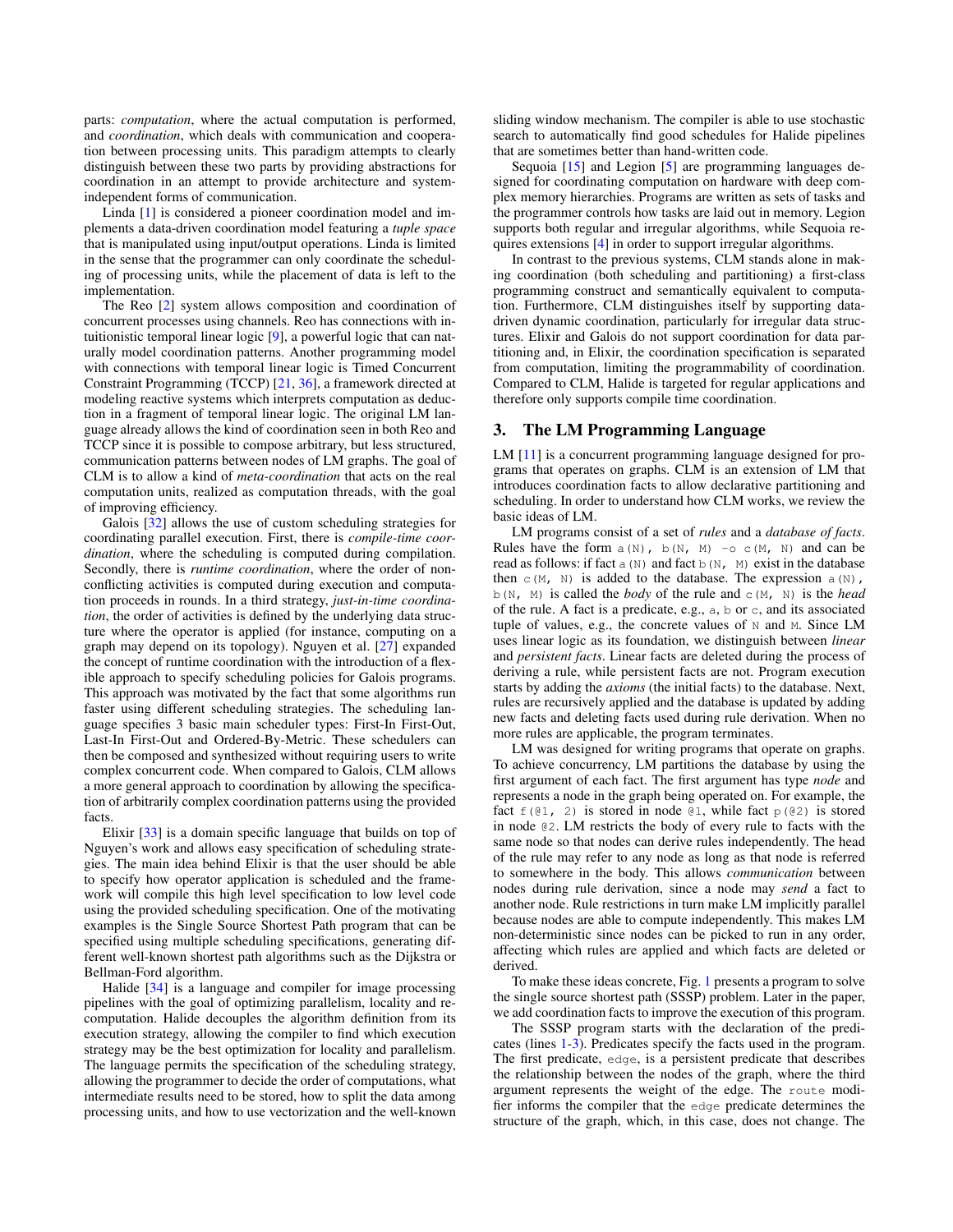```
1 type route edge(node, node, int).
2 type linear shortest(node, int, list int).
3 type linear relax(node, int, list int).
4
5 !edge(@1, @2, 3). !edge(@1, @3, 1).
6 !edge(@3, @2, 1). !edge(@3, @4, 5).
7 !edge(@2, @4, 1).
8 shortest(A, +00, []).
9 relax(@1, 0, [@1]).
10
11 shortest(A, D1, P1), relax(A, D2, P2), D1 > D2
12 -o shortest(A, D2, P2),
13 {B, W | !edge(A, B, W) |
14 relax(B, D2 + W, P2 ++ [B])}.
15
16 shortest(A, D1, P1), relax(A, D2, P2), D1 <= D2
17 -o shortest(A, D1, P1).
```
Figure 1: Single Source Shortest Path program code.

predicates shortest and relax are specified as linear facts and thus are deleted when deriving new facts. The algorithm computes the shortest distance from node @1 to all other nodes in the graph. Every node has a shortest fact that can be improved with new relax facts. Lines [5-9](#page-3-1) declare the axioms of the program: edge facts describe the graph; shortest  $(A, +00, []$  is the initial shortest distance (infinity) for all nodes; and relax( $@1, 0, 0$ [@1]) starts the algorithm by setting the distance from @1 to @1 to be 0.

The first rule of the program (lines [11-14\)](#page-3-1) reads as follows: if the current shortest path P1 with distance D1 is larger than a new path relax with distance D2, then replace the current shortest path with D2, delete the new relax path and propagate new paths to the neighbors (lines [13-14\)](#page-3-1) using a *comprehension*. A comprehension in LM has three components separated by the | symbol: the list of variables introduced in the scope of the comprehension, the body of the comprehension and the head of the comprehension. While the body and head can be understood as a sub-rule, the comprehension construct is special since it is applied as often as the database allows and for all possible combinations. In this particular case, for each edge fact available at node A, a new relax fact is derived at each neighbor B. The new relax fact indicates that a new path with distance  $D2 + W$  is available, which is the path P2 extended with the edge to B. For example, in Fig.  $2(a)$  $2(a)$  we apply rule 1 on node  $@1$ where two new relax facts are derived at node  $@2$  and  $@3$ . Fig. [2\(](#page-4-0)b) is the result after applying the same rule, but at node @2.

The second rule of the program (lines [16-17\)](#page-3-1) is read as following: if the current shortest path  $D1$  is shorter than the new path  $D2$ then delete the new relax fact and keep the current shortest path.

There are many opportunities for concurrency in the SSSP program. For instance, after applying rule 1 in Fig. [2\(](#page-4-0)a), it is possible to apply rules in either node @2 or node @3. This depends largely on implementation factors such as node partitioning and the number of threads in the system. Still, it is easy to prove that no matter what schedule is used, the final result, as presented in Fig. [2\(](#page-4-0)c), is achieved.

## <span id="page-3-0"></span>4. Coordination

The SSSP program is concise and declarative but its performance depends on the order in which nodes are executed. If nodes with greater distances are prioritized over other nodes, the program will generate more relax facts since it will take longer to reach the shortest distances. From Fig. [2,](#page-4-0) it is clear that the best scheduling is the following: @1, @3, @2 and then @4, where only four relax facts are generated. If we had decided to process nodes in order @1, @2, @4, @3, @4, @2, then six relax facts would have been generated. The optimal solution for SSSP is to schedule the node with the shortest distance, which is essentially the Dijkstra shortest path algorithm [\[14\]](#page-11-20). Note how it is possible to change the nature of the algorithm by simply changing the order of node computation, but still retain the declarative nature of the program.

CLM extends LM with *coordination facts* which allow the programmer to change how the runtime schedules nodes and how it partitions the nodes among threads of execution. Coordination facts can be used in either the body of the rule, the head of the rule, or both. This allows scheduling and partition decisions to be made based on the state of the program and the state of the underlying machine. In this fashion, we keep the language declarative because we reason logically about the state of execution, without the need to introduce extra-logical operators into the language that would introduce significant issues when proving properties about programs. It can be proven that, in fact, programs that employ only action facts will obtain the same results as the programs without any coordination [\[10\]](#page-10-12) because even though scheduling and partitioning is done differently, it does not change the results of the program because the proof of correctness for the uncoordinated program already takes into account all possible schedulings. For programs which use sensing facts and complex scheduling policies, a proof needs to take into account the semantics of coordination and how the virtual machine transitions from one state to another using builtin linear logical rules [\[10\]](#page-10-12).

Coordination facts are classified into *sensing* and *action* facts. A sensing fact represents a part of the state of the underlying virtual machine and can be used in the body of rules or comprehensions similarly to how a normal fact is used with two exceptions. First, sensing facts cannot be deleted nor derived more than once. This maintains the consistency between the database of facts and the state of the virtual machine. Second, sensing facts are not restricted by the first argument. Note that when sensing facts are used in a rule, they need to be re-derived automatically<sup>[1](#page-3-2)</sup>.

Action facts are used in the head of rules or comprehensions in order to apply an action on the virtual machine, i.e., to change the state of the virtual machine. Semantically, action facts are consumed by a built-in logical rule that may or may not consume a sensing fact, forcing the virtual machine to change its state accordingly. Action facts can also be used in the body of rules, however, a rule with an action fact in its body would never be applied because the built-in rule would be used first.

## <span id="page-3-3"></span>4.1 Scheduling Facts

To support different scheduling strategies, we introduce the concept of *node priority* by assigning a priority value to every node in the program and by introducing coordination facts that manipulate these priority values. Initially, all nodes have a default priority of −∞, meaning that, theoretically, nodes can be picked in any order. In practice, our implementation uses a FIFO approach since older nodes tend to have a higher number of unexamined facts, from which to derive subsequent new facts.

The sensing fact priority(node A, float P) is used to retrieve the current priority  $P$  of node A. The current priority,  $P$ , will be the node's *default priority* unless it has been changed by the set-priority action fact to a *temporary priority*. Once a node is processed by a thread of control, its priority is reset to its default priority. In the virtual machine, each node is either *running* (deriving rules) or *idle* (waiting to be selected by a thread of control). This information is represented using linear facts and corresponding logical rules which update the priority fact to the default priority.

The following list presents the scheduling action facts available in CLM:

<span id="page-3-2"></span><sup>&</sup>lt;sup>1</sup> In fact, all coordination facts are linear and the system creates the necessary code to re-derive them without requiring programmer interaction.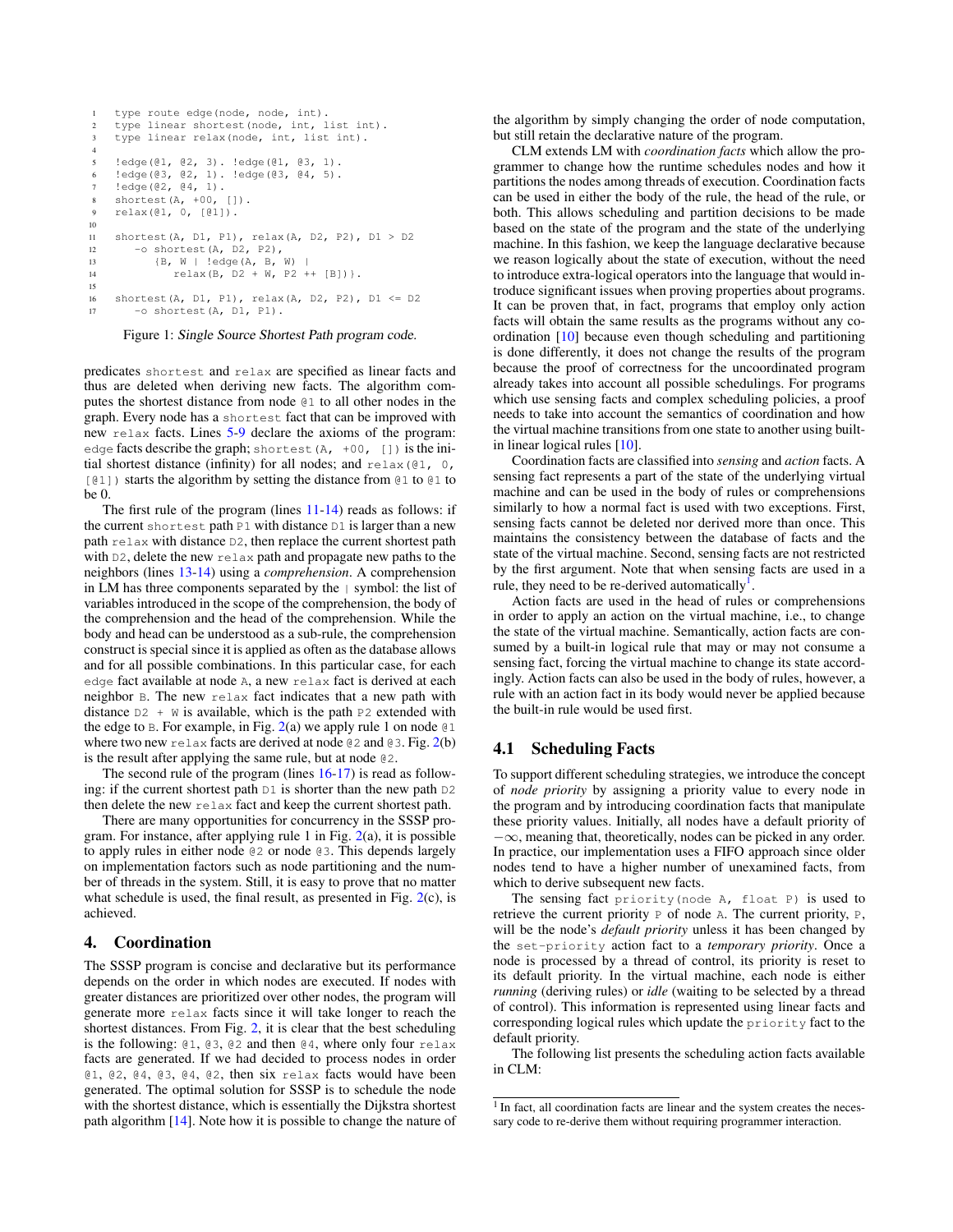<span id="page-4-0"></span>

Figure 2: Graphical representation of the SSSP program: (a) represents the program after propagating initial distance at node @1, followed by (b) where the first rule is applied in node  $\mathcal{C}2$  and by (c), where all the shortest paths have been computed (final program state).

- set-default-priority(node A, float F): sets the default priority of node A to F.
- set-priority(node A, float F): sets the temporary priority of node A to  $F$  if  $F$  is *better* than the current priority (either default or temporary). The programmer can decide if priorities are to be ordered in ascending or descending order.
- add-priority(node A, float F): increases, temporarily, the priority of node A by F.
- remove-priority(node A): removes the temporary priority from node A.
- schedule-next(node A): changes the temporary priority of node A to be  $+\infty$ .

## 4.2 Partitioning facts

CLM also provides several coordination facts to influence node partitioning among the running threads. We introduce the type *thread* to refer to threads that are running on separate processors. In terms of action facts, we have the following:

- set-thread(node A, thread T): places node A in thread T until the program terminates or a set-moving(A) fact is derived.
- set-affinity(node A, node B): places node B in the thread of node A until the program terminates or a set-moving (B) fact is derived.
- set-moving(node A): allows node A to move freely between threads.

In terms of sensing facts, we have the following:

- thread-id(node A, thread T): linear fact that maps node A to thread T which A belongs to. Action fact set-thread implicitly updates fact thread-id.
- is-moving(node A): fact available at node A if A is allowed to move between threads.
- is-static(node A, thread T): fact available at node A if A is not allowed to move between threads and is currently placed in thread T.

## 5. Implementation

The implementation of CLM extends the original LM implementation with an updated compiler and virtual machine (VM) to support coordination. The implementation of LM is described in [\[12\]](#page-10-2) and supports parallel execution and scheduling of programs using supporting data structures to manage the database of facts.

## 5.1 Compilation

We updated the original LM compiler to translate each rule to a C++ procedure. This made the implementation more efficient and competitive with other systems. The resulting C++ procedures are compiled using a C++ compiler and then linked together with the

virtual machine library. Each rule procedure loops over all possible combinations of the rule, retrieving facts from the database, performing join operations and then consuming and deriving facts. The compiler implements join optimizations (to support efficient rule filtering) and fact updates (to reduce allocations).

Coordination directives are compiled in two different ways, depending on whether they appear in the body or in the head of the rule. Coordination facts in the body are compiled into VM API calls that inspect the state of the virtual machine. For example, the priority fact inspects the target node and retrieves the current priority. Coordination facts in the head of the rule are also implemented as VM API calls, but they perform some action, instead of being added to the database as facts. Semantically, action facts are like any other fact. However, since they are immediately used by the machine, there is no need to store them in the database, therefore avoiding unnecessary allocations and deallocations. For optimization purposes, we implemented *coordination coalescing* so that facts such as set-priority and add-priority are buffered before being applied. We first fully process the node by deriving candidate rules using newly available facts and then apply any scheduling decisions inferred by the rules. This allows us to reduce inter-thread communication and contention.

#### 5.2 Execution

The virtual machine is implemented in C++11 and uses the threading system from the standard library to implement multi-threading.

Threads To support coordination, each thread has two pairs of queues: a pair of doubly linked lists known as the *standard queue* and a pair of *min/max* heaps known as the *priority queue*. The standard queue contains nodes without priorities and supports push into tail, remove node from the head, remove arbitrary node, and remove first half of nodes. The priority queue contains nodes with priorities and is implemented as a binary heap array. It supports the following operations: push into the heap, remove the *min* node, remove an arbitrary node, remove half of the nodes (horizontal split of the binary heap tree), and priority update. Operations for removing half of the queue are implemented in order to support node stealing, while operations to remove arbitrary nodes or update priority allows threads to change the priority of nodes. The four local queues are also partitioned into the *movable queue* (1 priority queue and 1 standard queue) for nodes that may move between threads and the *static queue* (1 priority queue and 1 standard queue) for nodes that cannot be moved.

Nodes The implementation of CLM retains the node and thread data structure of LM. A node data structure is represented as a collection of facts (per predicate) and an indexing structure that keeps track of the available facts and potential candidate rules. Furthermore, each thread, represented by a thread data structure,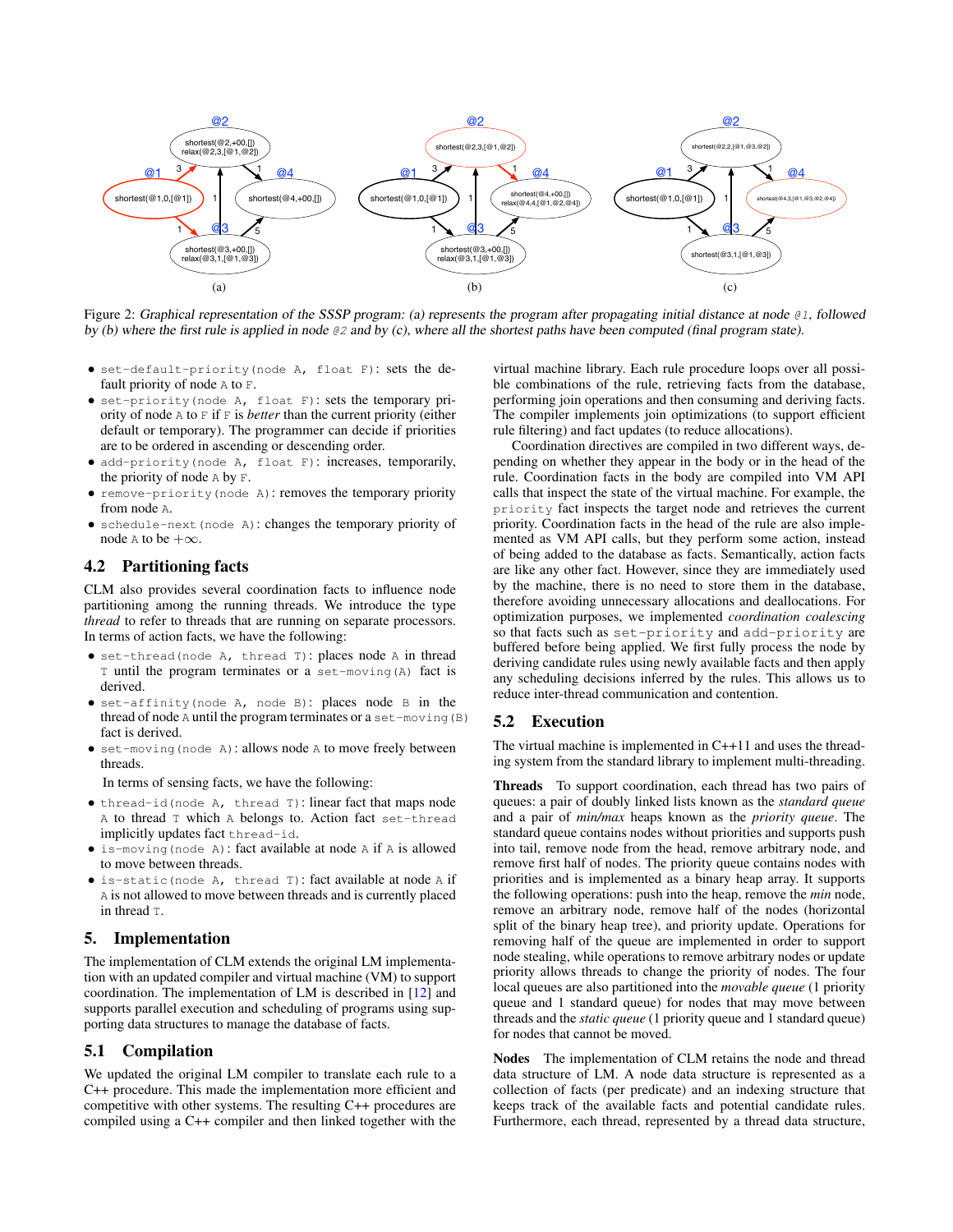<span id="page-5-0"></span>

Figure 3: The node state machine as represented by the state variable. During the lifetime of a program, each node goes through different states as specified by the state machine.

is responsible for executing a subset of *active nodes*. A node is active if it has unexamined facts. After a node is processed, it becomes inactive until a new fact is derived for it, i.e., added to its database. When a new fact is derived for an inactive node, the node is activated and placed on the appropriate queue of the thread responsible for processing that node. Threads do useful work by processing active nodes from their queues. Whenever a thread does not have nodes to process, it attempts to steal nodes from a random thread. If unsuccessful, the thread becomes idle and waits for program termination while periodically attempting to steal nodes.

In order to implement coordination, we added a state variable to the node data structure. The state machine in Fig. [3](#page-5-0) represents the valid state transitions of a node:

- working: the node is executing.
- inactive: the node is inactive, i.e., it has no new facts and is not in any queue for processing.
- queue: the node is active with new facts and is in some queue waiting to be processed.
- stealing: the node has just been stolen and is in the process of being moved to another thread.
- coordinating: the node is being scheduled or moved to another thread.

We also added a static owner field that points to the thread where the node is currently placed and from which it cannot be moved. If static owner is NULL then the node can be stolen from a thread's queue.

Each node is protected by a spin-lock that allows threads to update state and other node attributes such as: incoming facts, owner thread and static\_owner.

Whenever a node has an empty database and no references from other nodes, it is deleted from the graph. The virtual machine uses reference counting to detect such cases.

Computation The main loop of each thread proceeds as follows. First, one active node, called the *current node*, is fetched from one of the thread's queues. Next, the candidate rules of the current node are computed and applied, resulting in new facts for the current node and other nodes. Finally, The current node becomes inactive and the loop is repeated again, until all active nodes are processed.

Nodes are picked by first inspecting the two priority queues in order to fetch the highest priority node, and then the two standard queues, in cases where priorities are not being used. The thread continues processing facts for the current node until there are no new facts generated for it. If all queues of the thread are empty, then the thread will try to steal work (i.e., active nodes in the movable queue) from another thread.

To minimize inter-thread communication, node priorities are implemented at the thread level. Thus, when a thread picks the highest priority node from the priority queue, it is only the highest priority with respect to the set of nodes owned by the thread and not the highest priority node in the whole program.

As an optimization, the next and prev pointers of the standard queue are part of the node structure in order to save space. These pointers are also used as the index and current priority for the priority queue, respectively.

Communication Threads synchronize with each other using mutual exclusion. We use a spin-lock in each queue to protect queue operations. For coordination, given threads  $T_1$  and  $T_2$ , if  $T_1$  needs to perform coordination operations to a node in  $T_2$ , it needs to synchronize with  $T_2$  during priority updates in order to move the node in  $T_2$ 's queues. Likewise, when using set-thread or set-affinity, the target thread's queues also need to be locked when moving from  $T_1$  to  $T_2$ .

Coordination overhead We measured the impact of our implementation changes on unmodified LM programs and our experiments indicate that there is little to no impact on the overall performance of these programs.

#### 6. Applications

To better understand how coordination facts are used, we present some programs that take advantage of them. In our experimental setup, we used a machine with a 32 Core AMD Opteron(tm) Processor 6274 HE @ 1400 MHz with 32 GBytes of RAM memory running the Linux Kernel 3.18.6-100.fc20.x86 64. We compiled our virtual machine using GCC 4.8.3  $(g++)$  with the flags  $-03$  $-std=c+11$   $-march=x86-64$ <sup>[2](#page-5-1)</sup>.

For comparison purposes, we wrote sequential versions of the CLM programs in the C++ programming language. We also compare some programs against the Ligra [\[37\]](#page-11-1) and GraphLab frameworks [\[23\]](#page-11-2). In the plots shown next, the left axis represents the run time of programs using a logarithmic scale and the right axis represents the speedup of the B version using the A baseline which is calculated as  $A(1)/B(t)$ .

## 6.1 Single Source Shortest Path

We start by adding coordination to the SSSP program described before in Fig. [1.](#page-3-1) The coordinated version of the SSSP (Fig. [4\)](#page-6-0) uses a global program directive to order priorities in ascending order (line [5\)](#page-6-0) and the coordination fact set-priority (line [14\)](#page-6-0).

When run on one thread, the algorithm behaves like Dijkstra's shortest path algorithm. When using multiple threads, each thread will pick the shortest distance from their subset of nodes. While this does not yield the optimal program with relation to 1 thread, it allows for parallel execution and locally avoids unnecessary work. The result scales well and it is close to Dijkstra's algorithm.

The most interesting property of the SSSP program presented in Fig. [4](#page-6-0) is that the code remains declarative and provably correct, although it applies rules using a smarter ordering. Since the proof of correctness considers that, eventually, the shortest path is computed at all nodes of the graph, the use of set-priority does not change the proof at all.

Figure [5](#page-6-1) shows experimental results for the SSSP when run with [3](#page-5-2) different graphs<sup>3</sup>. The C++ version uses the Dijkstra algorithm to compute the distances from the source nodes, while the Ligra version uses the BellmanFord program provided in the Ligra source code. To make the comparison fairer, the Ligra execution time also includes the time required for loading the graph into memory (both CLM and C++ execution times also include loading times).

<span id="page-5-1"></span><sup>&</sup>lt;sup>2</sup> Implementation, example programs and program proofs available in <http://github.com/flavioc/meld>

<span id="page-5-2"></span><sup>3</sup> Datasets retrieved from <http://snap.stanford.edu/data/>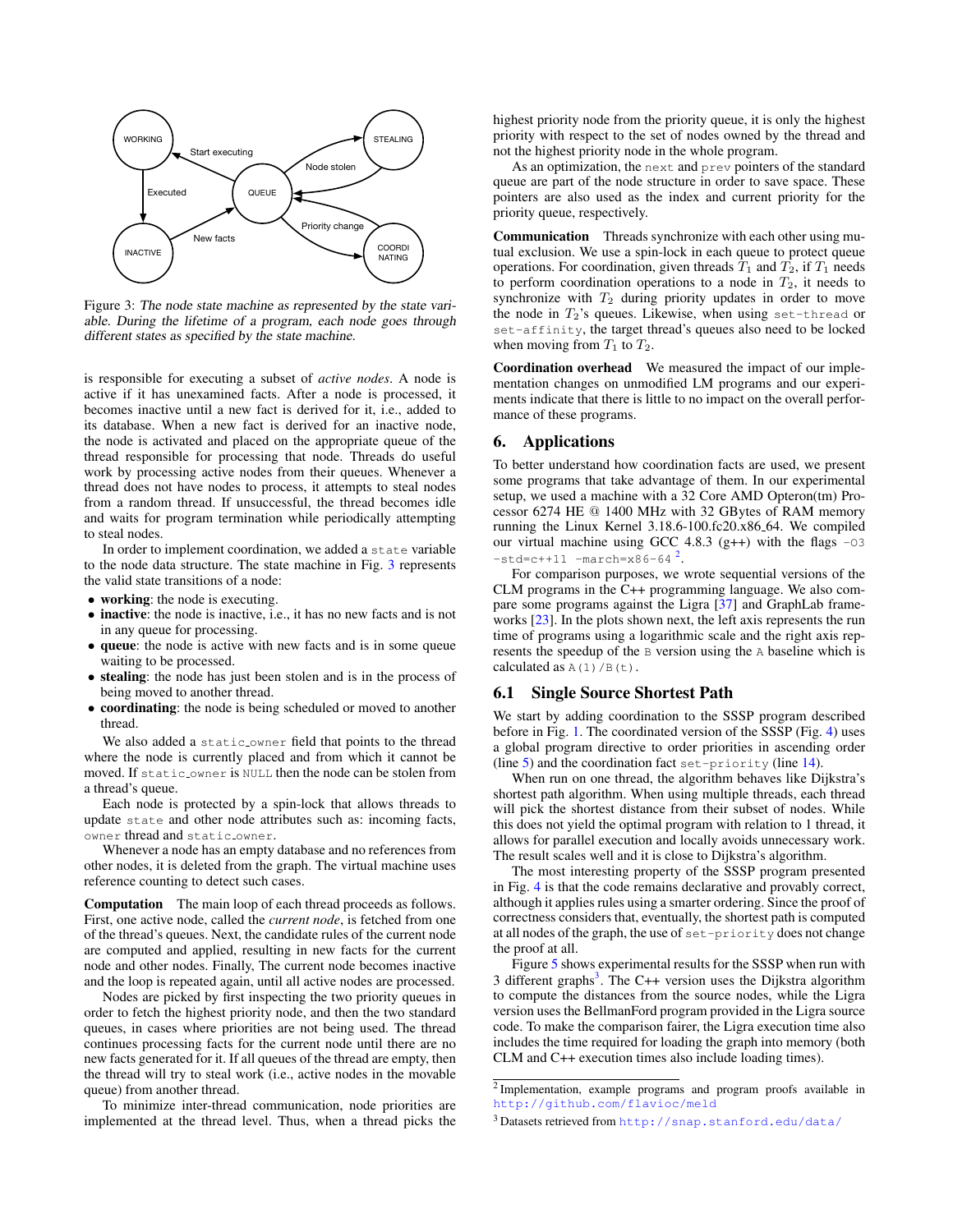```
type route edge(node, node, int).
2 type linear shortest(node, int, list int).
   type linear relax(node, int, list int).
4
   priority @order asc
6
   shortest(A, +00, [].
   8 relax(@1, 0, [@1]).
9
10 shortest(A, D1, P1), relax(A, D2, P2), D1 > D2
11 -o shortest(A, D2, P2),
12 {B, W |}!edge(A, B, W)13 relax(B, D2 + W, P2 ++ [B]),
14 set-priority(B, float(D2 + W)) }
15
16 shortest(A, D1, P1), relax(A, D2, P2), D1 <= D2
17 -o shortest(A, D1, P1).
```
Figure 4: Coordination code for the SSSP program. Underlined portions are the only changes from Fig. [1.](#page-3-1)

The coordinated version of SSSP produces between 40% to 80% fewer facts than the regular version due to pruning of redundant distances. Consequently, coordinated code performs better than the regular version for all the three datasets. For instance, in the Orkut dataset, the coordinated version sees a 12-fold speedup for 32 threads, while the regular version enjoys only a 6-fold speedup. In the coordinated version, there are some situations where unnecessary facts are propagated because the shortest distance that is selected locally may not be the shortest distance globally. Thus, sub-optimal distances may be propagated because many SSSP distances are computed at the same time. Fortunately, this is not an issue even in datasets such as the US Powergrid dataset, where 4941 source nodes are used.

Overall, CLM performs well against C++ and needs only 4 threads to beat the C++ version. When compared to Ligra, CLM is not as competitive since Ligra is 3 (Orkut) and 10 (Live Journal) times faster (on average) than CLM. We analyzed the behavior of Ligra with these datasets and found that Ligra has the best cache behavior (fewer hits and fewer misses). However, Ligra does not perform well when computing the shortest distance from multiple sources (such as in US Powergrid). We found Ligra primitives unsuitable for simultaneous computation of shortest distances and it would have been better to write a program from scratch using a simple task-parallel approach (also note that Ligra does not store the computed shortest distances, but CLM does).

## 6.2 MiniMax

The MiniMax algorithm is a decision rule algorithm for minimizing the possible loss for a worst case (maximum loss) scenario in a zero sum game for 2 (or more) players who play in turns. With this program, we show that CLM also enables coordination of programs with dynamic graphs using both scheduling and partitioning.

The algorithm builds a game tree, where each tree node represents a game state and the children represent the possible game moves that can be made by either player 1 or player 2. An evaluation function is used to compute the score of the board for each leaf of the tree. A node is a leaf when the game state can no longer be expanded. Finally, the algorithm recursively minimizes or maximizes the scores of each node. To select the best move for player 1, the algorithm picks the move maximized at the root node.

In CLM, the program starts with a root node (with the initial game state) which is expanded with the available moves at each level. The graph of the program is dynamic since nodes are created and then deleted once they are no longer needed. The latter happens when the leaf scores are computed or when a node fully minimizes or maximizes the children scores. When the program ends, only the root node has facts in its database.

<span id="page-6-1"></span>

(a) Orkut network. SSSP computed for 2 nodes on a graph with 3072441 nodes and 117185083 edges.



(b) Live Journal network. SSSP computed for 2 nodes on a graph with 4847571 nodes and 68993773 edges.



(c) US Powergrid network. SSSP computed for all nodes on a graph with 4941 nodes and 13188 edges (around 25 million shortest distances computed).

Figure 5: Experimental results for SSSP: execution time and speedup.

The code in Fig. [6](#page-7-0) shows the tree expansion process. The first three rules (lines 1-10) deal with the case where no children nodes are created and the last three rules (12-29) deal with the cases that create new nodes. In particular, the two rules in lines 12-26 generate new nodes using the exists language construct, which creates a child node B. We link B with its parent (parent  $(B, A)$ ) and kickstart the expansion of that node  $\overline{B}$  by adding a play fact.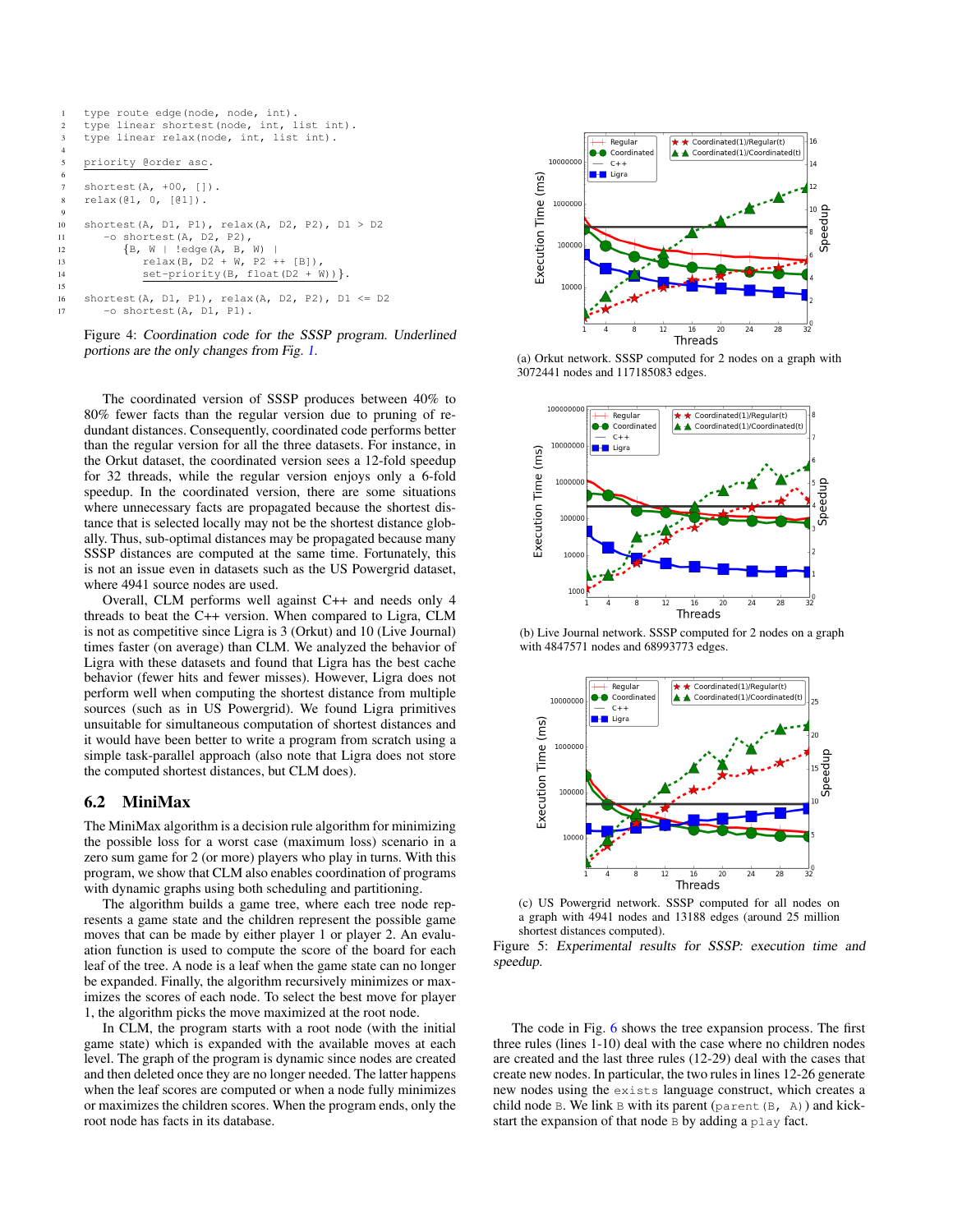```
1 expand(A, Board, [], 0, P, Depth)
2 -o leaf(A, Board).
3
4 expand(A, Board, [], N, P, Depth),
5 \text{ N} > 0, P = \text{player1}-o maximize(A, N, -00, 0).
 7
    expand(A, Board, [], N, P, Depth),
9 \text{ N} > 0, P = \text{player2}10 -o minimize(A, N, +00, 0).
\frac{11}{12}expand(A, Board, [0 | Xs], N, P, Depth),
13 Depth >= 5
14 -o exists B. (set-affinity(A, B),
15 set-default-priority(B, float(Depth + 1)),
16 play(B, Board ++ [P | Xs], next(P), Depth + 1),
17 expand(A, Board ++ [0], Xs, N + 1, P, Depth),
18 parent(B, A)).
19
20 expand(A, Board, [0 | Xs], N, P, Depth),
21 Depth < 5
22 -o exists B. (
23 set-default-priority(B, float(Depth + 1)),
24 play(B, Board ++ [P | Xs], next(P), \frac{\text{Depth } + 1}{\text{Depth } + 1},
expand(A, Board ++ [0], Xs, N + 1, P, Depth),
26 parent(B, A)).
27
28 expand(A, Board, [C \mid Xs], N, P, Depth) C \leq 029 -o expand(A, Board ++ [C], Xs, \overline{N, P}, Depth).
```
Figure 6: Coordination code for the MiniMax program.

<span id="page-7-2"></span>

Figure 7: Experimental results for MiniMax: execution time and speedup.

As noted in Sect. [4.1,](#page-3-3) the default scheduler is breadth-first, which in this case leads to the complete expansion of the tree before computing the scores at any of the leaves. This results in an impractical program which uses  $\mathcal{O}(n)$  memory, where n is the number of nodes in the tree.

With coordination, we set the priority of a node to be its depth (lines 15 and 23) so that the tree is expanded in a depth-first fashion, leading to a memory complexity of  $\mathcal{O}(dt)$ , where d is the depth of the tree and  $t$  is the number of threads. Since threads prioritize deeper nodes, the scores of the first leaves are immediately computed and then sent to the parent node. At this point, the leaves are deleted and reused for other nodes in the tree, resulting in minimal memory usage.

We also take advantage of memory locality by using set-affinity (line 14), so that nodes generated beyond a certain level are not stolen by other threads. While this is not critical for performance in shared memory systems where node stealing is fairly efficient, we expect that such coordination decisions to be critical in distributed systems.

```
1 new-heat(A, New, Old),
2 Delta = fabs(New - Old),
3 Delta > epsilon
4 -o {B | !edge(A, B) |
5 new-neighbor-heat(B, A, New),
6 update(B), add-priority(B, Delta) }.
7
 8 new-heat(A, New, Old)
9 fabs(New - Old) <= epsilon
10 -o {B | !edge(A, B) |
11 new-neighbor-heat(B, A, New)}.
```
Figure 8: Coordination code for the Heat Transfer program.

In Table [1](#page-7-1) we compare the memory usage of the regular and coordinated MiniMax program versions. The Average columns show the average memory used by the program, while the Final columns show the final memory used by the program. The coordinated version uses, on average, significantly less memory (at most 44KB for 32 threads) than the regular version (around 222.7MB). The scalability results, presented in Fig. [7,](#page-7-2) show that the coordinated version running on 32 threads is more than 4 times faster than the sequential C++ program, while the regular version is only slightly faster than the same C++ program. Note that the C++ program uses a simple recursive function to compute the MiniMax score.

<span id="page-7-1"></span>

| <b>Threads</b> | Average  |       | Final   |                  |
|----------------|----------|-------|---------|------------------|
|                | Regular  | Coord | Regular | Coord            |
|                | 13.5GB   | 62KB  | $30K$ B | 31KB             |
| 2              | 6.7GB    | 54KB  | 60KB    | 61 <sub>KB</sub> |
| 4              | 2.4GB    | 52KB  | 119KB   | 121KB            |
| 8              | 1545.6MB | 50KB  | 236KB   | 240KB            |
| 16             | 624.2MB  | 47KB  | 472KB   | 479KB            |
| 24             | 400.5MB  | 45KB  | 707KB   | 717KB            |
| 32             | 222.7MB  | 44KB  | 942KB   | 955KB            |

Table 1: Memory statistics for the MiniMax program.

## 6.3 Heat Transfer

In the Heat Transfer (HT) program, we have a graph where heat values are exchanged between nodes. The program stops when the heat values of all the nodes of the graph converge to their true solution, that is, when the difference  $\delta$  in heat between step i and step  $i_1$  is smaller than a small value  $\epsilon$ , as follows:  $\delta =$  $|H_i - H_{i-1}| \leq \epsilon$ . The algorithm works asynchronously, i.e., heat values are updated using information as it arrives from neighboring nodes in a sequence of steps  $0, \dots, i$ . This increases concurrency since nodes do not need to synchronize between steps since not all nodes require the same number of steps.

Fig. [8](#page-7-3) shows the HT rules that send new heat values to neighbor nodes. In the first rule we added add-priority to increase the priority of the neighbor nodes if the current node has a large  $\delta$ . The idea is to prioritize the computation of nodes (using update) that have a neighbor that changed significantly. Multiple add-priority facts will increase the priority of a node so that nodes with many neighbors with large deltas will have more priority.

To improve locality, we split the second rule to avoid sending small  $\delta$  values if the target node is in another thread (Fig. [9\)](#page-8-0). This new rule increases the scalability of the program, but comes at the price of increased errors in the heat values since heat values are computed using less accurate information. It is possible to write more complicated rules where nodes could accumulate incoming heat values and then compute and propagate new heat values when appropriate. This would also increase locality but without increasing the statistical error.

In Fig. [10](#page-8-1) we present the results for the **Regular** (no coordination), the **Coordinated** (with add-priority), and the **Local** ver-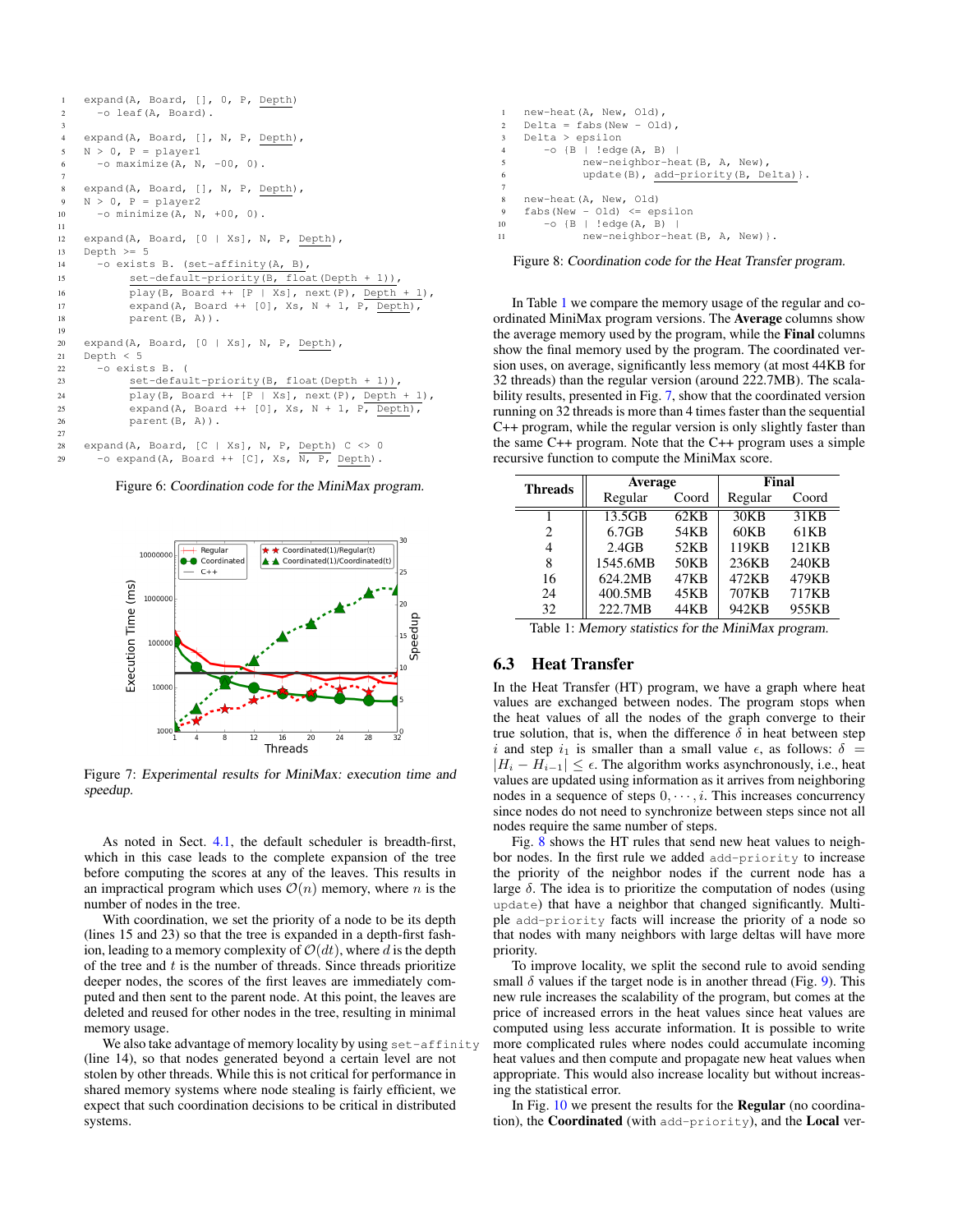```
new-heat(A, New, Old)
2 fabs(New - Old) <= epsilon
   thread-id(A, C)-o {B, D | !edge(A, B), thread-id(B, D), D = C
5 | new-neighbor-heat(B, A, New),
6 threed-id(B, D),
7 thread-id(A, C).
```
Figure 9: To improve locality, we add an extra constraint to the second rule to avoid sending small  $\delta$  values if the target node is in another thread.

<span id="page-8-1"></span>

Figure 10: Experimental results for Heat Transfer: execution time and speedup.

sion (using thread-id). The dataset used is a square grid of size 120x120 with an inner square which is initialized to be very hot. When comparing the **Coordinated** version with the **Regular** version, for 1 thread there is a 50% reduction in run time, while for 32 threads there is, on average, a 25% reduction. The Local version sees even further run time reductions, with a 35% reduction for 32 threads. When compared to the C++ version, the Local version using 32 threads is 3 times faster than the sequential C++ code.

As we have seen for this program, the improvements from coordination are smaller when using more threads. This is expected since a large number of threads will perform more computation since each thread only picks the highest priority node from a smaller subset of nodes. It would be possible to add another kind of coordination fact, for instance, set-global-priority, that would define a priority which could be selected from all the executing threads. Since coordination is a first class construct in the language, CLM can be easily extended with new facts that allow the programmer to take advantage of different scheduling and partitioning semantics. Furthermore, this is achieved without modifications to the core semantics of the language.

## 6.4 N Queens

The N-Queens puzzle is a program which places N queens on an NxN chessboard so that no pair of queens attack each other [\[19\]](#page-11-21). The challenge of finding all the distinct solutions is a well-known benchmark in designing parallel algorithms. While this problem does not have a straightforward implementation in CLM, it shows that CLM can be used in a wide range of applications and is not limited to programs that only map naturally to graphs.

The CLM solution considers the squares of the chess board as a graph of nodes which exchange valid configurations with each other. Initially every square in the first row of the board gets the empty state. Then, each square adds its own position to the state and sends the state down, to the next row. Once a square receives new configurations, it attempts to add its position to the configurations.

<span id="page-8-2"></span>

Figure 11: Experimental results for 14 Queens: execution time and speedup.

If valid, that configuration is then sent, recursively, to the next row, until all rows are traversed. At the end of the program, the squares at the bottom row will have all the valid configurations.

The N Queens program incrementally builds and shares lists representing valid board states that are transmitted from top to bottom. Since computation goes from the top row to the bottom row, not all placements of nodes to threads will perform equally. This is especially true because the bottom rows tend to perform the most work. A potential placement is to split the board vertically with axiom set-thread(A, vertical(X, Y)) so each thread gets the same number of columns, where  $X$  and  $Y$  are the coordinates of a particular square. Since set-thread pins nodes to threads, it is expected that such a configuration will improve memory locality. Threads also need to manipulate board states that share a significant number of elements since each board state needs to be iterated over before being extended with a new position. To accomplish this, we may use the coordination fact set-default-priority  $(A, X)$ so that lower rows have a higher priority.

Experimental results are presented in Fig. [11.](#page-8-2) In these figures we use the configuration Bottom Static to represent the N Queens version using both set-thread and set-default-priority. It is clear that the Bottom Static configuration is worse for the most part when compared to Regular, however, it outperforms the Regular version when using 14 threads. We also see the best results for 13 threads in the 13 Queens program. This corresponds to the configuration where the columns of the chess board are perfectly partitioned among threads. Interestingly, this configuration also outperforms the Regular version with 32 threads with less than half the number of threads. Valgrind's CacheGrind tool also shows that the Bottom Static program version has the smallest number of cache misses. This indicates that it is helpful to match the problem to the number of available CPUs in the system in order to increase memory locality and also shows the power of having a correct data partitioning and scheduling policies through the use of coordination facts.

We experimented with three other configurations, namely, Top (upper rows have higher priority), Top Static, and Bottom, however, we did not see any improvements over the Regular version.

## 6.5 Splash Belief Propagation

Randomized and approximation algorithms can obtain significant benefits from coordination directives because their inherent nondeterminism can be harnessed to evaluate rules in different orders. A good example is the Loopy Belief Propagation (LBP) program. LBP  $[26]$  is an approximate inference algorithm used in graphical models with cycles. In a nutshell, LBP is a sum-product mes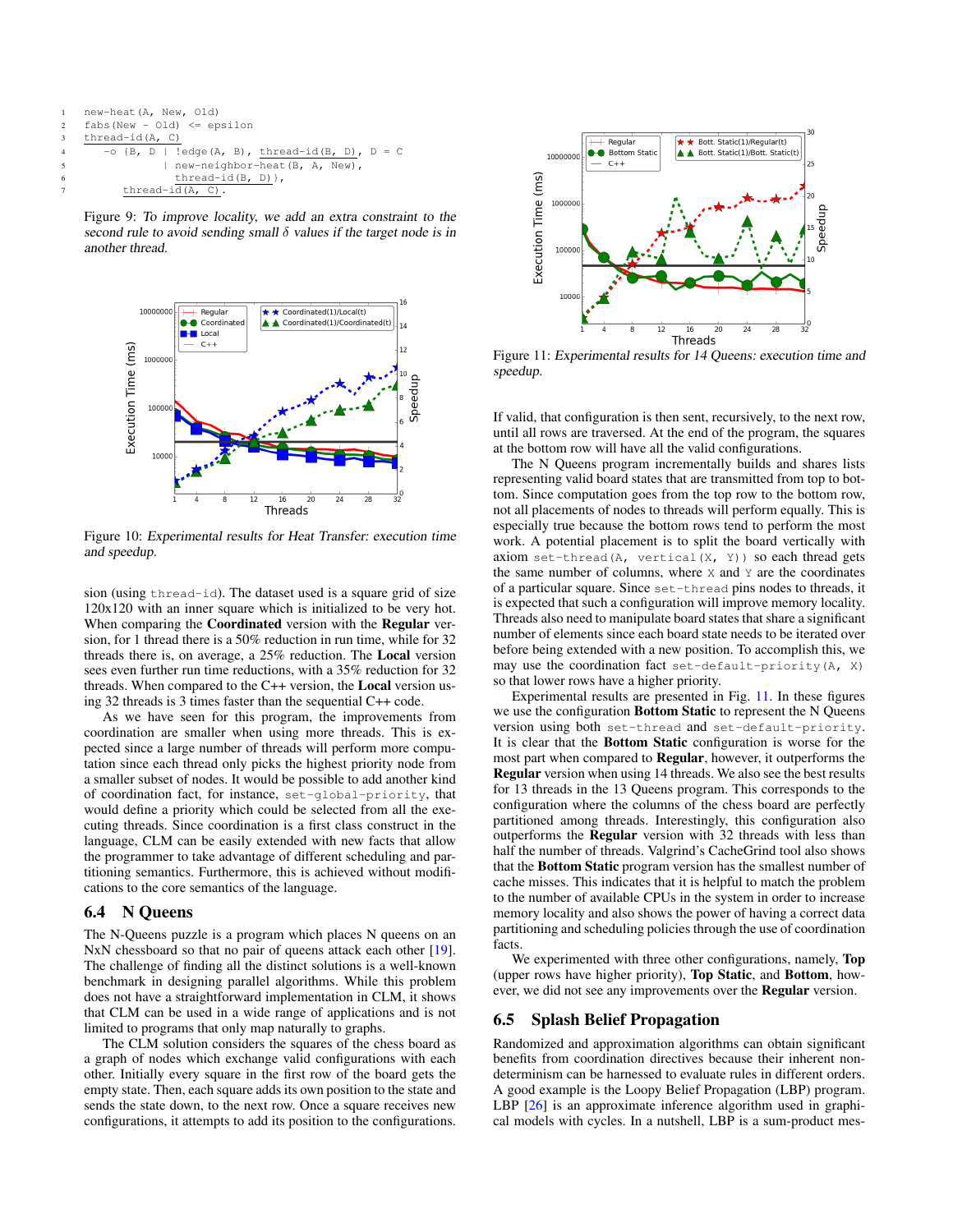sage passing algorithm where nodes exchange messages with their neighbors and apply computations to the messages received.

LBP maps very well to the graph based model of CLM. In its original form, the belief values of nodes are computed by synchronous iterations. LBP offers more concurrency when belief values are computed asynchronously leading to faster convergence. For this, every node keeps track of all messages sent/received and recomputes the belief using partial information from neighbor nodes. It is then possible to prioritize the computation of beliefs when a neighbor's belief changes significantly.

The asynchronous approach proves to be a nice improvement over the synchronous version. Still, it is possible to do even better. Gonzalez et al. [\[17\]](#page-11-23) developed an optimal algorithm, named Splash Belief Propagation (SBP), that first builds a tree and then updates the beliefs of each node twice, first from the leaves to the root and then from the root to the leaves. The root of this tree is the node with the highest priority (based on belief) while the rest of the tree must have a positive priority. Note that the priorities are updated when a neighbor updates its belief. These *splash trees* are built iteratively until we reach convergence.

The code in Fig. [12](#page-9-0) presents the SBP coordination code for LBP. Please note that we just appended the code in Fig. [12](#page-9-0) to a working but uncoordinated version of the algorithm, every other rule remains the same. We added new rules that coordinate the creation and execution of the splash trees:

- Tree building : Each node has an inactive fact that is used to start the tree building process. When the highest priority node is picked, an expand-tree fact is created in order to create a new splash tree. In lines [18-24,](#page-9-0) we use an *aggregate* [\[11\]](#page-10-1) to gather all the neighbor nodes that have a positive priority (due to a new belief update) and are in the same thread. Nodes are collected into list  $\mathbb L$  and appended to list Next (line [24\)](#page-9-0).
- First phase : When the number of nodes in the tree reaches a certain limit, a first-phase (lines  $13-14$ ) is generated to update the beliefs of all nodes in the tree. As the nodes are updated, starting from the leaves and ending at the root, an update fact is derived to update the belief values (line [36\)](#page-9-0).
- Second phase : The computation of beliefs is performed from the root to the leaves and the belief values are updated a second time (line [49\)](#page-9-0).

The set-thread action fact is used in line  $2$  to (1) force nodes to stay in the thread and (2) partition nodes as a grid of threads. This sets up areas of nodes for threads to build splash trees on.

In this program, coordination assumes a far more important role than we have seen before. Coordination rules drive the behavior of the algorithm and while the result of the algorithm is statistically identical to the original algorithm, SBP works very differently than LBP. SBP is also implemented in GraphLab [\[23\]](#page-11-2), a C++ framework for writing machine algorithms. GraphLab provides the splash scheduler as part of its framework. It includes 350 lines of C++ code. With our coordination facts, it is possible to create the necessary scheduling with only 50 lines of code.

We measured the behavior of LBP and SBP for both CLM and GraphLab. Figure [13](#page-10-13) and [14](#page-10-13) show that both systems have very similar behavior when using a variable number of threads. In terms of absolute performance, CLM's BP program is, on average, 1.4 times slower than GraphLab, although the CLM program code is much easier to understand. The reason for this low slowdown ration is because LBP/SBP spends most of run time performing mathematical computations, which are optimized when compiling CLM rules into C++ code. For SBP, the overhead ratio of CLM over GraphLab is two-fold since CLM now performs more fact derivations and manipulations by building splash trees. Still, CLM is as scalable as GraphLab.

```
1 !coord(A, X, Y), start(A)
2 -o set-thread(A, grid(X, Y)).
3
4 // Keep expanding the tree.
5 inactive(A), tree(A, All, Next)
6 -o expand-tree(A, All, Next).
7 // Start tree by picking node with the highest
8 // priority.
9 inactive(A), priority(A, P), P > 0.010 - o expand-tree(A, [A], [A]), priority(A, P).
11
12 // Tree has finished expanding: start first phase.
13 expand-tree(A, All, Next), len(All) >= max
14 -o first-phase(A, All, reverse(All)).
15 // Expand tree.
16 expand-tree(A, All, [A | Next]), len(Next) < max-1,
17 thread-id(A, Id1)
18 -o [collect => L | Side | !edge(A, L, Side),
19 0 = count (All, L), // L is not in All<br>20 0 = count (Next, L), // L is not in Ne
             0 = count(Next, L), // L is not in Next21 \frac{\text{priority}(L, P), P > 0.0}{P}\frac{\text{thread-id}(L, \text{Id2})}{\text{H1} \cdot \text{Id2}} = \text{Id2}23 priority(L, P), thread-id(L, Id2) |
24 send-tree(A, All, Next ++ L)],
25 thread-id(A, Id1).
26
27 send-tree(A, All, [])
28 -o first-phase(A, All, reverse(All)).
29 send-tree(A, All, [B | Next])
30 -o schedule-next(B),
31 tree(B, All ++ [B], [B | Next]).
32
33 // First phase: process nodes from leaves to root.
34 first-phase(A, [A], [A]) -o second-phase(A, [], A).
35 first-phase(A, [A, B | Next], [A])
36 -o update(A), schedule-next(B),
37 second-phase(B, [B | Next], A).
38 first-phase(A, A11, [A, B] Next])
39 -o update(A), schedule-next(B),
40 first-phase(B, All, [B | Next]).
41
42 // Second phase: process nodes from root to leaves.
43 second-phase(A, [], _)
44 -o remove-priority(A), inactive(A), update(A).
45 second-phase(A, [A], Back)<br>46 - o update(A), inactive(
       46 -o update(A), inactive(Back),
47 inactive(A), <u>remove-priority(A)</u>.
48 second-phase(A, [A, B | Next], Back)
49 -o update(A), inactive(Back), schedule-next(B),
50 second-phase(B, [B | Next], A).
```
Figure 12: Coordination code for the SBP program.

## 7. Costs of Coordination

Coordination support introduces overhead in two different ways. First, by manipulating the priority queues which require operations on a min heap. Second, by requiring more lock operations as we move nodes between queues and within queues.

As can be seen in Table [2,](#page-10-14) except for N Queens, most coordinated programs require significantly more queue operations. The data for this table comes from recording the number of queue operations and facts derived. Queue operations represent the number of normal queue operations executed (each costs one unit) plus the number of *percolate-up*/*percolate-down* operations executed for each manipulation of the priority queue. As expected, in all cases, coordination adds a significant number of total queue operations, but the resulting overhead is more than compensated for by an improved schedule and a reduction in number of facts produced. Alternatively, for MiniMax and N Queens, the number of facts derived is the same for all configurations, which means that the performance seen for those programs arises from reduced memory usage and improved memory locality.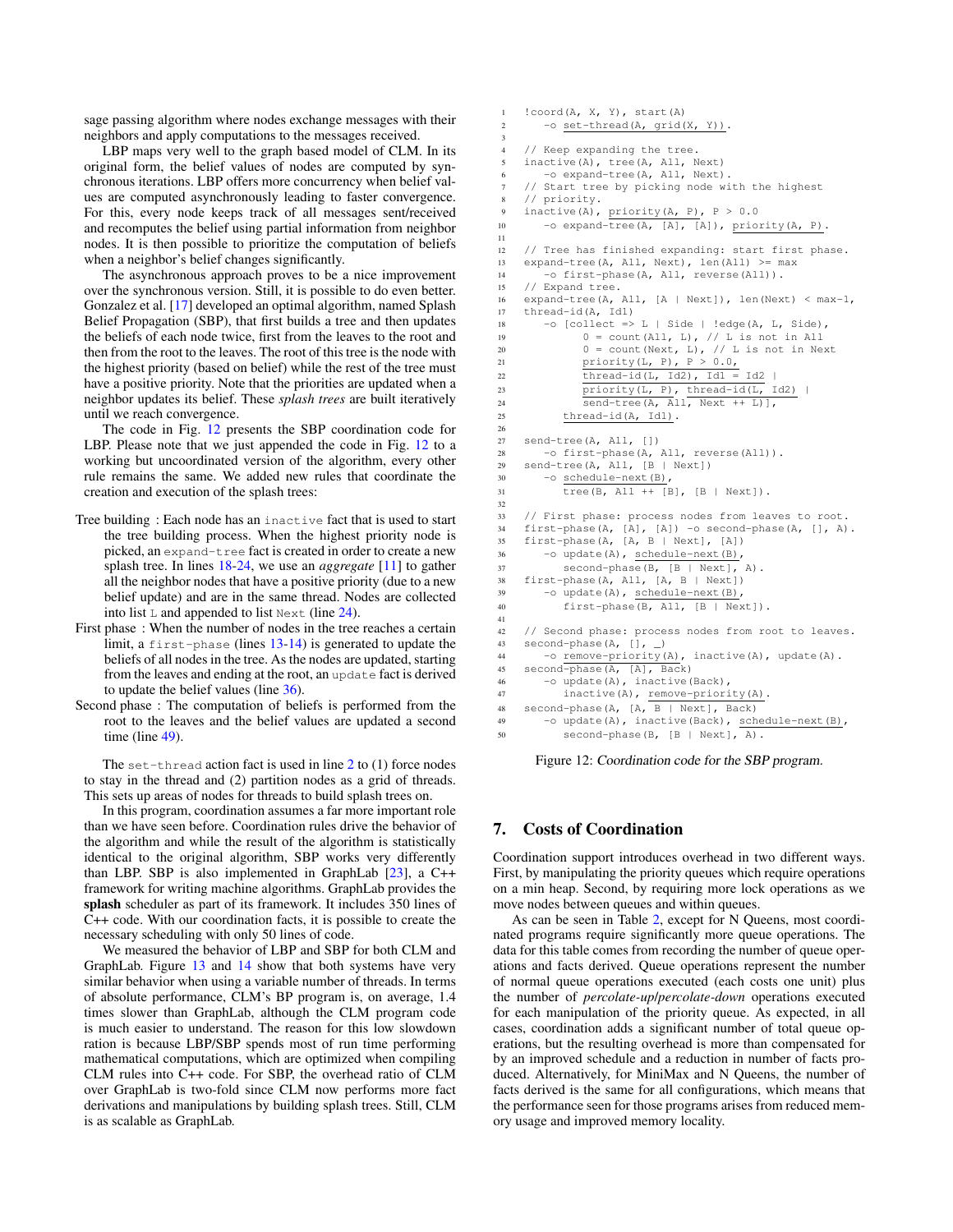<span id="page-10-13"></span>

Figure 13: Experimental results for LBP: comparing CLM and GraphLab.



Figure 14: Experimental results for SBP: comparing CLM and GraphLab.

<span id="page-10-14"></span>

| Program               | <b>Queue Operations</b> |        |        |        |  |  |
|-----------------------|-------------------------|--------|--------|--------|--|--|
|                       |                         | 4      |        | 16     |  |  |
| SSSP (Regular)        | 92.0M                   | 384.9M | 454.3M | 411.1M |  |  |
| SSSP (Coordinated)    | 300.4M                  | 875.7M | 880.0M | 993.8M |  |  |
| HT (Regular)          | 93.8M                   | 141.4M | 145.9M | 146.5M |  |  |
| HT (Coordinated)      | 135.5M                  | 179.1M | 212.3M | 220.0M |  |  |
| HT (Local)            | 135.5M                  | 180.1M | 198.7M | 179.3M |  |  |
| LBP                   | 15.7M                   | 16.0M  | 11.3M  | 8.5M   |  |  |
| <b>SBP</b>            | 97.2M                   | 90.0M  | 84.3M  | 79.2M  |  |  |
| MiniMax (Regular)     | 16.4M                   | 19.0M  | 18.8M  | 20.4M  |  |  |
| MiniMax (Coordinated) | 52.0M                   | 52.0M  | 52.0M  | 52.0M  |  |  |
| N Queens (Regular)    | 10.5K                   | 15.3K  | 15.2K  | 20.8K  |  |  |
| N Queens (Bottom S.)  | 3.7K                    | 5.7K   | 11.1K  | 18.3K  |  |  |

Table 2: Total number of queue operations per program. The SSSP program uses the Live Journal dataset.

#### 8. Conclusions

We have presented a novel way of adding coordination to a declarative language without changing the nature of the language or introducing non-declarative constructs. We took advantage of the fact that CLM uses linear logic, which allows us to derive coordination facts that can be deleted in order to perform actions on the underlying runtime system. Sensing facts allow the programmer to reason about data locality and scheduling of computation in a data-driven fashion. Action facts are then used to affect how the program runs on the underlying system. Our experimental results show that coordination improves execution time, memory usage and scalability of programs. This allows programs to be first written without taking performance into account and then optimized through the judicious use of coordination facts.

Our work makes CLM the ideal framework for rapid development of irregular graph algorithms since CLM programs are short and declarative. CLM not only provides decent performance when compared to other competing frameworks, but it also allows the programmer to experiment with custom scheduling policies that can be later implemented in more efficient frameworks. As further work, we would like to explore CLM's coordination principles in distributed systems, where data locality is far more important than in shared memory systems.

## Acknowledgments

We would like to thank the anonymous reviewers for their valuable comments. We are also thankful to Vijay Saraswat and Tim Harris for their suggestions during the shepherding process which significantly improved our paper.

## References

- <span id="page-10-7"></span>[1] S. Ahuja, N. Carriero, and D. Gelernter. Linda and friends. *Computer*, 19(8):26–34, 1986.
- <span id="page-10-8"></span>[2] F. ARBAB. Reo: a channel-based coordination model for component composition. *Mathematical Structures in Computer Science*, 14:329– 366, 6 2004.
- <span id="page-10-6"></span>[3] M. P. Ashley-Rollman, P. Lee, S. C. Goldstein, P. Pillai, and J. D. Campbell. A language for large ensembles of independently executing nodes. In *International Conference on Logic Programming*, 2009.
- <span id="page-10-11"></span>[4] M. Bauer, J. Clark, E. Schkufza, and A. Aiken. Programming the memory hierarchy revisited: Supporting irregular parallelism in sequoia. In *ACM Symposium on Principles and Practice of Parallel Programming*, PPoPP '11, pages 13–24, New York, NY, USA, 2011.
- <span id="page-10-10"></span>[5] M. Bauer, S. Treichler, E. Slaughter, and A. Aiken. Legion: Expressing locality and independence with logical regions. In *Proceedings of the International Conference on High Performance Computing, Networking, Storage and Analysis*, pages 66:1–66:11, Los Alamitos, CA, USA, 2012.
- <span id="page-10-3"></span>[6] G. E. Blelloch. Programming parallel algorithms. *Communications of the ACM*, 39:85–97, 1996.
- <span id="page-10-4"></span>[7] M. Chakravarty, G. Keller, R. Lechtchinsky, and W. Pfannenstiel. Nepal nested data parallelism in haskell. In R. Sakellariou, J. Gurd, L. Freeman, and J. Keane, editors, *Euro-Par 2001 Parallel Processing*, volume 2150, pages 524–534. 2001.
- <span id="page-10-5"></span>[8] P. Charles, C. Grothoff, V. Saraswat, C. Donawa, A. Kielstra, K. Ebcioglu, C. von Praun, and V. Sarkar. X10: An object-oriented approach to non-uniform cluster computing. In *Proceedings of the 20th Annual ACM SIGPLAN Conference on Object-oriented Programming, Systems, Languages, and Applications*, OOPSLA '05, pages 519–538, New York, NY, USA, 2005.
- <span id="page-10-9"></span>[9] D. Clarke. Coordination: Reo, nets, and logic. In *Formal Methods for Components and Objects*, volume 5382 of *Lecture Notes in Computer Science*, pages 226–256. 2008.
- <span id="page-10-12"></span>[10] F. Cruz. *Linear Logic and Coordination for Parallel Programming*. PhD thesis, Carnegie Mellon University, University of Porto, 2016.
- <span id="page-10-1"></span>[11] F. Cruz, R. Rocha, S. Goldstein, and F. Pfenning. A Linear Logic Programming Language for Concurrent Programming over Graph Structures. *Journal of Theory and Practice of Logic Programming, 30th International Conference on Logic Programming, Special Issue*, pages 493–507, July 2014.
- <span id="page-10-2"></span>[12] F. Cruz, R. Rocha, and S. C. Goldstein. Design and Implementation of a Multithreaded Virtual Machine for Executing Linear Logic Programs. In O. Danvy, editor, *International Symposium on Principles and Practice of Declarative Programming*, pages 43–53, September 2014.
- <span id="page-10-0"></span>[13] J. Dean and S. Ghemawat. Mapreduce: simplified data processing on large clusters. *Communications of the ACM*, 51:107–113, 2008.